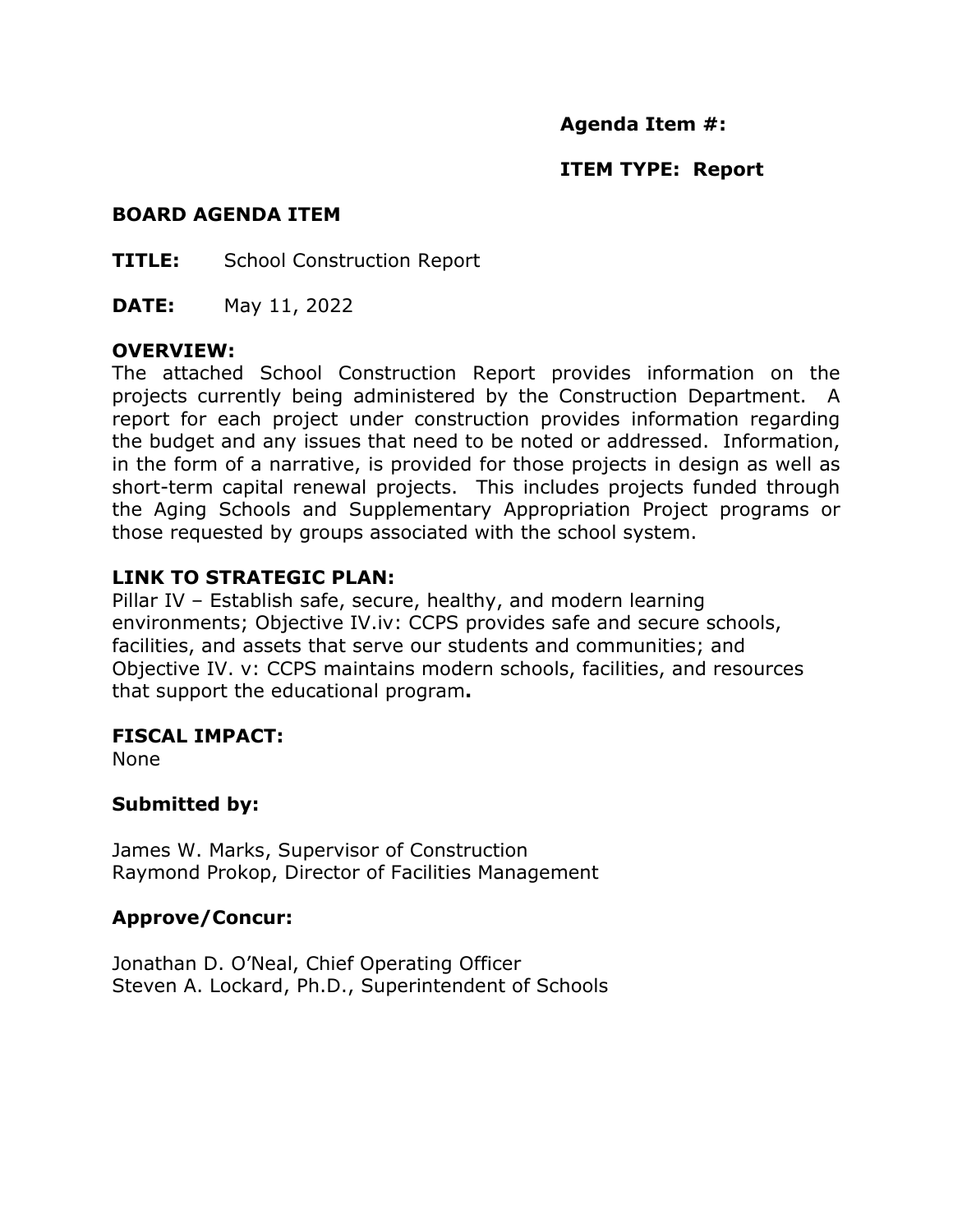# **SCHOOL CONSTRUCTION REPORT May 2022**

# **Capital Projects under Construction**

## **Career and Technology Center Improvements**

Project Description: The current Career & Technology Center building was designed for only 380 students in 19 programs and currently houses over 800 students in 24 programs per semester. This project constructs 108,205 sf of additions with select demolition and renovation work for the existing facility while maintaining complete program instruction. Work to Commence: June 2020

Scheduled Completion: July 2024

Recent Activity:

- o Millwork and Lab casework installation will continue this month.
- o Light fixture installation will continue this monthl.
- o Interior doors and hardware installation has started.
- $\circ$  Exterior panels are scheduled to be delivered and installed in May.
- $\circ$  The Construction Team is preparing for the Phase 2 of the project. This work involves the start of the renovation of the existing building. Phase 2 includes approximately four programs and student restrooms for completion by the end of summer.
- $\circ$  The Commissioning Agent continues the on-site witnessing mechanical testing and inspecting work in place.
- o Grading at bus entry and greenhouse will continue.
- $\circ$  The Construction Team, Administration, Tech Services are planning for the relocaton of classroom and lab furnishings to the new addition. The moving is scheduled for June 15 through July 1.
- $\circ$  Purchasing has been notified by various vendors to expect extended lead times and increase costs of furniture and equipment. Purchasing/Administration/School Construction continue to strategically prioritise furniture and equipment based on the individual program requirements and market conditions.
- o Furniture for the first phase (summer 2022) has been procured by the Purchasing Department for anticipated July delivery.

# **Westminster East Middle School Replacement**

Project Description: The current East Middle School building is 120,400 square feet and was renovated in 1976. The original building was constructed in 1936 and received additions in 1941, 1950, and 1964. The existing local functional capacity of the school includes 750 regular education seats and 40 special education seats to house the Behavioral Support Team (BEST) students. The replacement school will provide a modern facility that addresses the requirements of the current middle school program and supports 21<sup>st</sup>-century learning environments.

Work to Commence: Fall 2021.

Scheduled Completion: Mid to Late Summer 2023, Before Opening of School Fall 2023. Recent Activity: